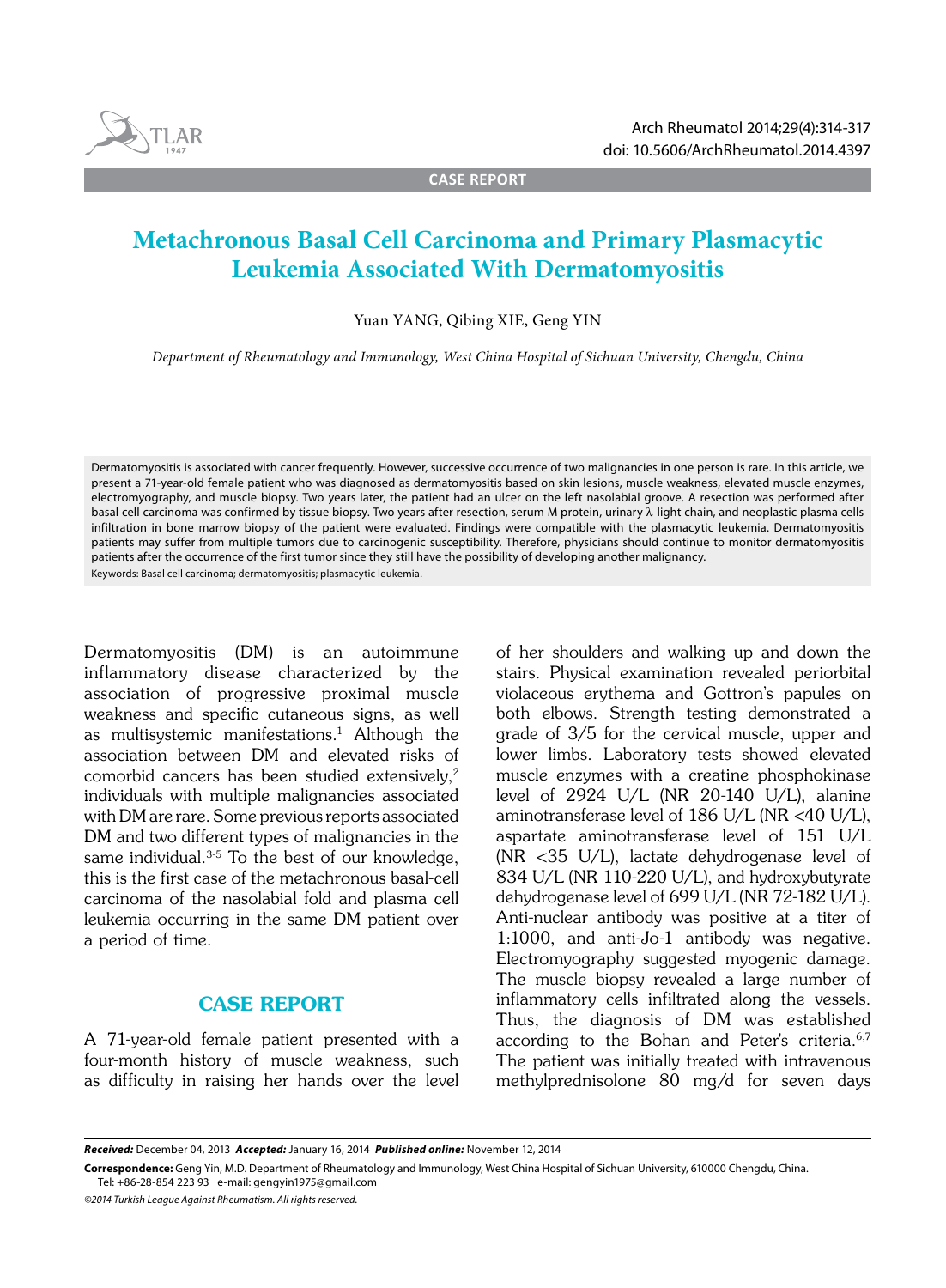

Figure 1. Skin biopsy reveals multiple nests of basal-cell carcinoma invading into the dermis (H-E x 10).

(then tapered gradually), followed by methotrexate 10 mg/week, and hydroxychloroquine 200 mg twice a day. The skin lesions resolved markedly and symptoms of muscle weakness relieved with treatment. At the time of discharge, she was kept on a maintenance oral dose of prednisone 7.5 mg daily, and her symptoms were alleviated during the follow-up visit.

Two years later, the patient presented with an ulcer on the left nasolabial groove. Skin biopsy of the affected tissue revealed damaged epidermis with basal-cell carcinoma infiltration in the dermis (Figure 1), suggesting basal-cell carcinoma for which she underwent a resection. There were no clinical or laboratory signs suggestive of DM activity.

However, two years after the diagnosis of basal-cell carcinoma, the patient was re-admitted to the hospital due to complaints of feebleness, palpitation and cough lasting for 10 days. Laboratory analysis showed an increased white blood cell count of  $20x10^9$  L (NR 4-10x10<sup>9</sup>/L), decreased red blood cell count of 1.28x1012/L (NR  $3.5-5.0x10^{12}$ /L), and platelet count of 45x109/L (NR 100-300x109/L). Serum electrophoresis revealed monoclonal protein of  $68.24\%$ . The urinary lambda  $(\lambda)$  light chain was  $0.186$  (NR <  $0.05$ ). Bone marrow biopsy revealed diffuse fibrosis with collagen deposition, heavy infiltration of neoplastic plasma cells (CD138, PC positive), and  $\lambda$  light chain restriction (Figure 2-4) with a total ratio of 66% for original and naive plasma cells. Hence, the diagnosis of  $\lambda$  plasmacytic leukemia was confirmed. However, our patient rejected to undergo further evaluation and treatment due to personal reasons.

## **DISCUSSION**

The association of neoplasms with DM is well documented. Dermatomyositis patients have a six to 10 folds increased possibility of developing cancer compared to the general population.8 In Europe, the most relevant malignancies include cancers in the ovary, lung, pancreas, stomach, and urinary bladder, as well as hematologic cancers including non-Hodgkin's lymphoma and Hodgkin's lymphoma,<sup>8,9</sup> whereas breast,



Figure 2. Bone marrow biopsy shows heavy infiltration by neoplastic plasma cells (H-E x 25).



Figure 3. Immunohistochemistry shows infiltrated neoplastic cell expressing the plasmocyte labels, CD 138 (x 50).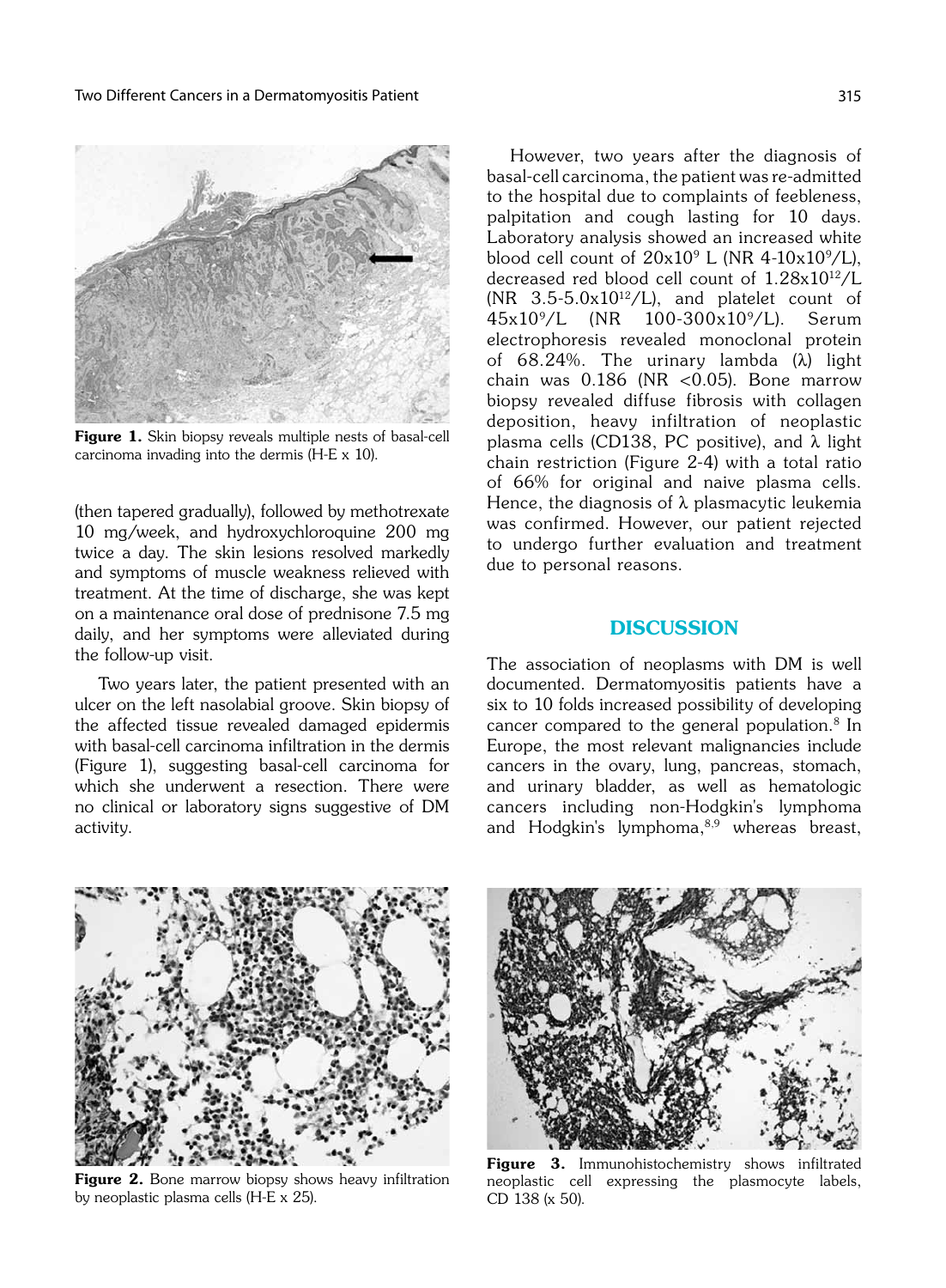

**Figure 4.** Immunohistochemistry shows lambda  $(\lambda)$  light chain (a) restriction and no kappa (k) light chain (b) expression (x 50).

stomach and nasopharyngeal cancers are most common in Asia.10,11 However, individuals with multiple malignancies associated with DM are rare. There have been some previous cases of DM associated with two different types of malignancies in the same individual.<sup>3-5</sup> Of these, combination of breast and ovarian cancers is reported commonly.4,5 The literature shows that women with DM are more likely to suffer from multiple tumors than men.3-5 Some unrevealed relationship may exist between the incidence of cancer and the abnormal immune system function in the female reproductive system. However, the combination of the cutaneous covering and the hematological system is rare.

Based on the epidemiological observations,<sup>9</sup> cancer-associated DM can be defined as a cancer occurring within three years from the diagnosis of DM. Studies commonly showed that cancerassociated DM is a paraneoplastic phenomenon. However, the etiology of DM in patients with cancer is poorly understood. It was demonstrated that antigenic myositis-specific autoantigens are expressed in both tumor cells and myoblasts, and then myositis-specific autoantigen is expressed in an initial tumor leading to the generation of both specific T and B cells targeting those antigens, and subsequently stimulate immune responses previously generated in the anti-tumor response.12-15 These may explain the mechanism of the coexistence of DM and cancer.

Cancer risk in DM may be significantly high during the first year after the diagnosis of myositis.9 Successful anti-cancer treatments may provide better outcomes in cancer-associated DM.16 Thus, the determination of clinical and laboratory signs for association with malignancy are of great importance for the disease prognosis. In some studies, relatively high proportions of anti-155/140 antibodies were detected in cancer-associated DM patients, and these have an excellent positive predictive value<sup>12,13,17</sup> Therefore, introduction of a commercial kit for this antibody to be applied in clinical screening may be beneficial. It was also shown that anti-Jo-1 antibody and cancer-associated DM, or interstitial lung disease and cancerassociated DM appear mutually exclusive. Anti-Jo-1 antibody and interstitial lung disease are both associated with a specific human leukocyte antigen class II haplotype, and anti-155/140 antibody is associated with human leukocyte antigen-DQA1\*0301,<sup>17</sup> suggesting that cancer risk in DM may be genetically determined. Thus DM patients may suffer multiple tumors due to genetic susceptibility. Therefore, we must closely follow-up any occurrence of other tumors by regular screening and long periods of follow-up after the development of the first tumor in DM patients. We should not ignore tumors from other systems such as skin and blood, even though most reported malignancies come from the female reproductive system.

#### Declaration of conflicting interests

The authors declared no conflicts of interest with respect to the authorship and/or publication of this article.